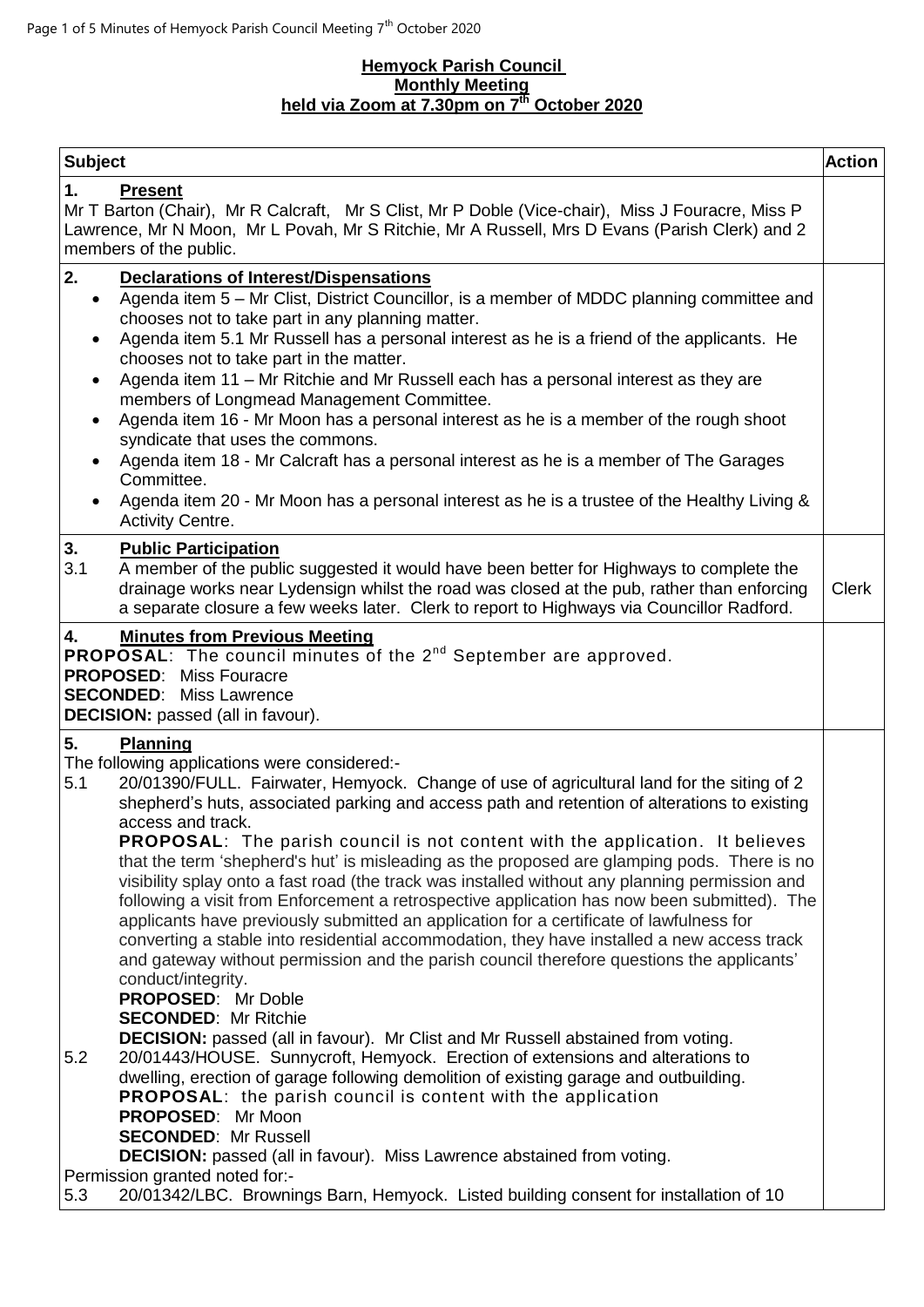| replacement windows and repairs to front door.<br>20/01303/FULL. Highwood Farm, Hemyock. Conversion of agricultural building to dwelling.<br>5.4<br>Refusal noted for:-                                                                                                                                                                                                                                                                                                                                                                                                                                                                                                                                                                                                                                                                                                                                                                                                                                                                                                                                                                                                                                                                                                                                                                              |           |
|------------------------------------------------------------------------------------------------------------------------------------------------------------------------------------------------------------------------------------------------------------------------------------------------------------------------------------------------------------------------------------------------------------------------------------------------------------------------------------------------------------------------------------------------------------------------------------------------------------------------------------------------------------------------------------------------------------------------------------------------------------------------------------------------------------------------------------------------------------------------------------------------------------------------------------------------------------------------------------------------------------------------------------------------------------------------------------------------------------------------------------------------------------------------------------------------------------------------------------------------------------------------------------------------------------------------------------------------------|-----------|
| 20/00580/FULL. Cornhill, Hemyock. Erection of two dwellings and associated parking.<br>5.5                                                                                                                                                                                                                                                                                                                                                                                                                                                                                                                                                                                                                                                                                                                                                                                                                                                                                                                                                                                                                                                                                                                                                                                                                                                           |           |
| It was agreed to bring forward the following item.<br>Longmead – The pc was asked by the football club for permission to erect a new sign at the<br>11.5<br>entrance to Longmead alongside the existing noticeboards, rather than by the pavilion.<br><b>PROPOSAL:</b> the parish council grants permission.<br>PROPOSED: Mr Moon<br><b>SECONDED: Mr Calcraft</b><br><b>DECISION:</b> passed (all in favour).<br>The parish council was also asked if it would consider funding an advertising hoarding fence<br>on three sides of the senior pitch. The pc supports the idea in principle but would prefer if<br>the whole outer perimeter was fenced (to prevent dogs from going on pitches). The pc<br>asked that the football club prepare detailed plans for fencing the entire perimeter of the<br>football fields, checking on any Football Association requirements. Councillor Clist will<br>investigate whether planning permission is required. The clerk will liaise with the air<br>ambulance with regard to fencing near the night time landing site.<br><b>PROPOSAL:</b> the parish council is supportive of a fence around the outer edge<br>of the football fields and requests more detailed information, design and costs.<br><b>PROPOSED:</b> Mr Moon<br><b>SECONDED: Mr Ritchie</b><br><b>DECISION:</b> passed (all in favour). |           |
| 6. Matters Arising<br>Doors & electricity, The Parish Store - carry forward<br>6.1<br>6.2<br>Fingerposts – the fingerpost near the turbary has been repainted. Thanks to Mr Allard for<br>doing this on behalf of the council. It was reported that the turbary sign is showing signs of<br>rust. Mr Moon suggested Mr Allard would be prepared to repaint the sign black and white as<br>per the fingerpost. Mr Doble will speak to his son for advice as the original concept was blue<br>to show in all seasons.<br>6.3<br>New bin - carry forward                                                                                                                                                                                                                                                                                                                                                                                                                                                                                                                                                                                                                                                                                                                                                                                                | <b>PD</b> |
| 7.<br><b>County Council Report</b><br>Councillor Radford circulated the following report before the meeting:-                                                                                                                                                                                                                                                                                                                                                                                                                                                                                                                                                                                                                                                                                                                                                                                                                                                                                                                                                                                                                                                                                                                                                                                                                                        |           |
| You may recall that I informed you about a white paper considering council structures with the<br>possibility of Unitaries. The white paper has been delayed. Those councils that had been<br>encouraged towards becoming unitary councils some months ago are still waiting for their letter of<br>comfort and support. Some district councils are grouping together to offer alternative solutions and<br>relations between the two tiers. Devon County has not entered any such discussions.<br>Devon's householders have the chance to help the county become net-zero by joining `Devon                                                                                                                                                                                                                                                                                                                                                                                                                                                                                                                                                                                                                                                                                                                                                         |           |
| Climate Emergency' (DCE) solar panel group buying scheme. DCE's latest project is Solar<br>Together and is offering homeowners the chance to buy high quality solar PV more cheaply than if<br>they were buying alone.                                                                                                                                                                                                                                                                                                                                                                                                                                                                                                                                                                                                                                                                                                                                                                                                                                                                                                                                                                                                                                                                                                                               |           |
| It has been agreed that the proposed renewal of the current shared Trading Standards Service<br>arrangements with Somerset County Council and Torbay Council for a ten year period starting from<br>1st April 2021, will also include Plymouth City Council. It is anticipated to make operational savings.                                                                                                                                                                                                                                                                                                                                                                                                                                                                                                                                                                                                                                                                                                                                                                                                                                                                                                                                                                                                                                          |           |
| The return to school went well; feedback from staff and students indicates "it is great to be back".<br>Students have really enjoyed seeing friends again and being in class with them. The impact of<br>testing delays and pupils needing to isolate has impacted on attendance in Devon and we have<br>seen a slight drop from 92.5% attending at the start of last week to 90% at the end of last week.<br>While currently the numbers are small, students who are not able to attend school will continue to<br>get support with learning at home. The Government has also given schools the opportunity to<br>request additional laptops for disadvantaged pupils who may have difficulty accessing the internet<br>at home.                                                                                                                                                                                                                                                                                                                                                                                                                                                                                                                                                                                                                    |           |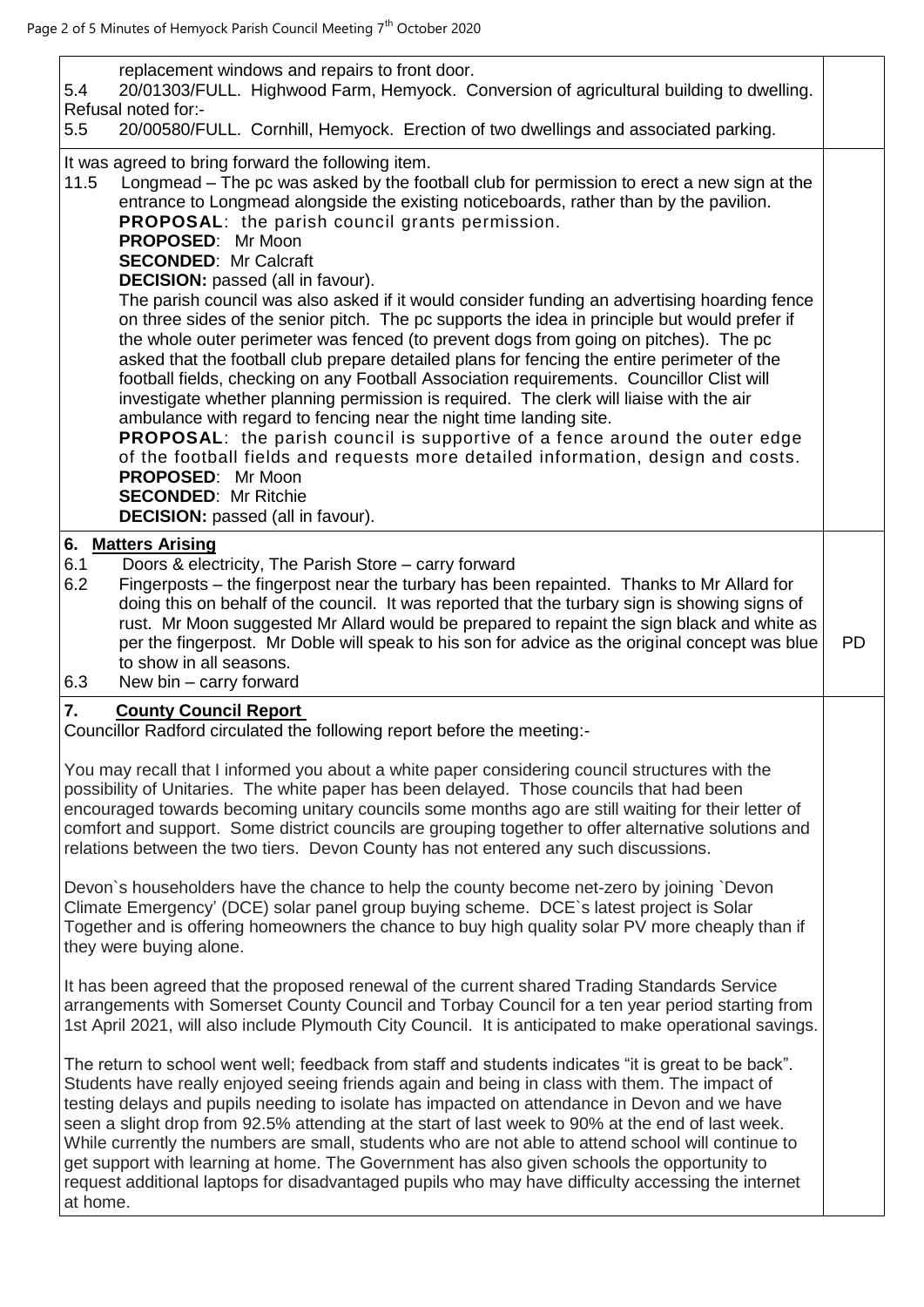Kerbside recycling rates across Devon increased during lockdown according to the latest figures. Figures show that 1,000 tonnes more glass bottles and jars were separated out and put in kerbside collection bins, 1,300 tonnes more card and 670 tonnes more food waste – all recyclable goods diverted from the rubbish bin compared to the same period in 2019. Devon has a 56 per cent recycling rate which is one of the highest in the country.

# **8. District Councillor Report**

Councillor Clist reported:-

MDDC is considering a 3-weekly refuse collection alongside a weekly recycling collection similar to neighbouring councils. Proposed boundary changes may affect Blackborough who have historically been included with Kentisbeare and Cullompton but may now find themselves in the Upper Culm. Greater Exeter Strategic Plan (GESP) - although many councils have pulled out of this particular scheme, Councillor Clist believes that development will nevertheless take place across the whole district.

### **9. Finance**

9.1 Income and expenditure and bank reconciliation.

## **INCOME**

| <b>No</b>      | Amount   From |                        |
|----------------|---------------|------------------------|
|                |               | 350.00   Pring & Son   |
| $\overline{2}$ |               | 10,000.00   MDDC Grant |
| 3              |               | 50.00   AG Real & Son  |
|                |               | 130.00   AG Real & Son |
| 5              |               | 150.00   Pring & Son   |
| 6              | ا 80.         | Interest, HSBC         |

### **EXPENDITURE**

| <b>No</b>      | Amount              | Payee                        | Reason                                        |
|----------------|---------------------|------------------------------|-----------------------------------------------|
| 1              | 7,294.87            | S Ritchie                    | Longmead play area, fencing and groundworks   |
| 2              | 1,040.32            | J Amor                       | Longmead play area, fencing                   |
| 3              | 1,047.85            | D Evans                      | Wages and expenses                            |
| $\overline{4}$ | 66.24               | <b>HMRC</b>                  | <b>PAYE</b>                                   |
| 5              | 599.00              | I Pike                       | Grass cutting and maintenance                 |
| 6              | 142.50              | K Amor                       | Toilet cleaning                               |
| $\overline{7}$ | 1,125.00            | A Brooke                     | Grass cutting, Longmead                       |
| 8              | 2,579.89            | Came and Company             | Insurance                                     |
| 9<br>64.00     |                     |                              | Room hire - The Amazing Film of Hemyock, Calf |
|                | Hemyock Parish Hall | Club                         |                                               |
| 10             | 600.00              | <b>AAS</b>                   | Asbestos survey, BHLAC                        |
| 11             | 216.00              | <b>Argos Fire Protection</b> | Fire door inspection, BHLAC                   |
| 12             | 59.98               | <b>Brookridge Timber</b>     | Longmead play area, fencing                   |

#### **BANK RECONCILIATION**

| Account                    | Amount    |
|----------------------------|-----------|
| HSBC Community a/c         | 476.45    |
| <b>HSBC Deposit</b>        | 94,335.67 |
| <b>HSBC Longmead</b>       | 1.27      |
| Unity Trust Bank current   | 22.02     |
| Unity Trust Bank deposit   | 64,410.58 |
| <b>Unity Trust Bank GF</b> | 710.97    |
| Unity Trust Bank P3        | 1688.21   |
| Skipton 1-year Bond        | 86,173.70 |
| <b>United Trust Bank</b>   | 78,709.80 |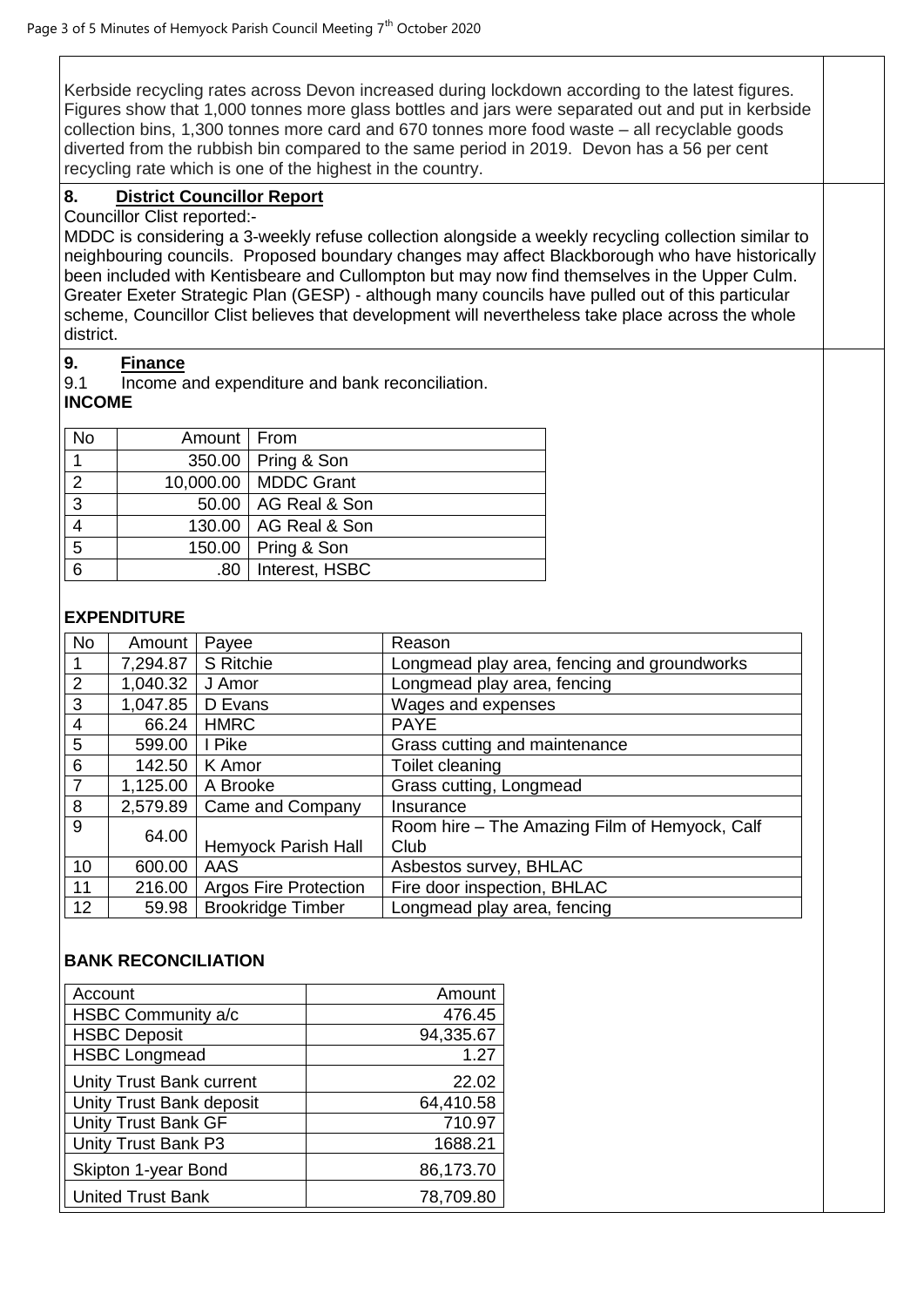| Total                       | 326,528.67                                                                                                                                                                                                                                                                                                                                                                                                                                                                                                                                                                        |              |
|-----------------------------|-----------------------------------------------------------------------------------------------------------------------------------------------------------------------------------------------------------------------------------------------------------------------------------------------------------------------------------------------------------------------------------------------------------------------------------------------------------------------------------------------------------------------------------------------------------------------------------|--------------|
|                             | <b>PROPOSAL:</b> that the income is agreed and the above cheques/payments are paid/agreed.<br><b>PROPOSED:</b><br>Mr Russell<br><b>SECONDED: Miss Fouracre</b>                                                                                                                                                                                                                                                                                                                                                                                                                    |              |
|                             | <b>DECISION:</b> passed (all in favour). Mr Ritchie and Mr Clist abstained from voting.                                                                                                                                                                                                                                                                                                                                                                                                                                                                                           |              |
| 10.<br>10.1                 | <b>Clerk Report</b><br>website accessibility regulations - in order to comply with accessibility regulations some<br>updates are necessary to the council pages on the village website together with a review<br>and update of some previously posted documents.<br><b>PROPOSAL:</b> Woodquist Associates are instructed to update the village website to ensure<br>the pc complies with accessibility regulations. Clerk will review documents already posted.<br><b>PROPOSED:</b><br>Mr Clist<br><b>SECONDED:</b> Mr Ritchie<br><b>DECISION:</b> passed (all in favour)         | <b>Clerk</b> |
| 10.2                        | Community Speed watch has been revamped by the police and the village has recruited                                                                                                                                                                                                                                                                                                                                                                                                                                                                                               |              |
| 10.3                        | some new members.<br>The clerk reported that the pc's laptop is 5 years old and needs replacing. Mr Ritchie<br>recommended a provider of refurbished laptops. Mr Doble suggested the clerk investigates<br>the option of leasing IT equipment. Clerk will report back.                                                                                                                                                                                                                                                                                                            | <b>Clerk</b> |
| 11.<br>11.1<br>11.2<br>11.3 | Longmead<br>Bridge at Longmead – Repairs to the bridge are delayed due to the unavailability of<br>Brookridge Timber to remove the bridge. Clerk to chase Brookridge Timber for a start date.<br>Play Area - Mr Ritchie was thanked for his excellent work preparing the groundworks for the<br>new play area. Mr Clist was also thanked for providing a trailer to assist with the work.<br>BMX track- carry forward.                                                                                                                                                            | <b>Clerk</b> |
| 11.4                        | Replacement bins - the clerk has looked at several options for replacement bins. In<br>consultation with the council maintenance person it was agreed that she purchases outdoor<br>metal bins - up to 5, depending on available discount.<br><b>PROPOSAL:</b> clerk to purchase up to 5 metal outdoor litter bins<br><b>PROPOSED:</b><br>Mr Moon                                                                                                                                                                                                                                 | <b>Clerk</b> |
|                             | <b>SECONDED: Mr Russell</b><br><b>DECISION:</b> passed (all in favour)                                                                                                                                                                                                                                                                                                                                                                                                                                                                                                            |              |
| 12.<br>12.1                 | <b>Highways</b><br>Station Road pavements - legal matters have been resolved.                                                                                                                                                                                                                                                                                                                                                                                                                                                                                                     |              |
| 13.                         | 106 Projects<br>A meeting has been arranged for $8th$ October to discuss these.                                                                                                                                                                                                                                                                                                                                                                                                                                                                                                   |              |
| 14.                         | <b>Cemetery</b><br>Nothing to report.                                                                                                                                                                                                                                                                                                                                                                                                                                                                                                                                             |              |
| 15.                         | <b>Footpaths</b><br>Nothing to report.                                                                                                                                                                                                                                                                                                                                                                                                                                                                                                                                            |              |
| 16.<br>16.1                 | <b>Commons Management Group</b><br>Access at Shuttleton Common - the clerk has discovered some old documentation with<br>regard to registered rights over the common. She has contacted Open Spaces for an<br>opinion.<br><b>PROPOSAL:</b> clerk to obtain estimate from council's legal adviser to act on council's behalf.<br><b>PROPOSED:</b><br>Mr Clist<br><b>SECONDED:</b> Miss Fouracre<br><b>DECISION:</b> passed (all in favour). Mr Moon and Mr Doble declared that they owned land<br>adjoining the common and therefore felt it best that they abstained from voting. |              |
| 17.                         | <b>Village Maintenance</b><br>Nothing to report.                                                                                                                                                                                                                                                                                                                                                                                                                                                                                                                                  |              |
| 18.                         | <b>Garages Youth Project</b><br>Nothing to report.                                                                                                                                                                                                                                                                                                                                                                                                                                                                                                                                |              |
|                             |                                                                                                                                                                                                                                                                                                                                                                                                                                                                                                                                                                                   |              |